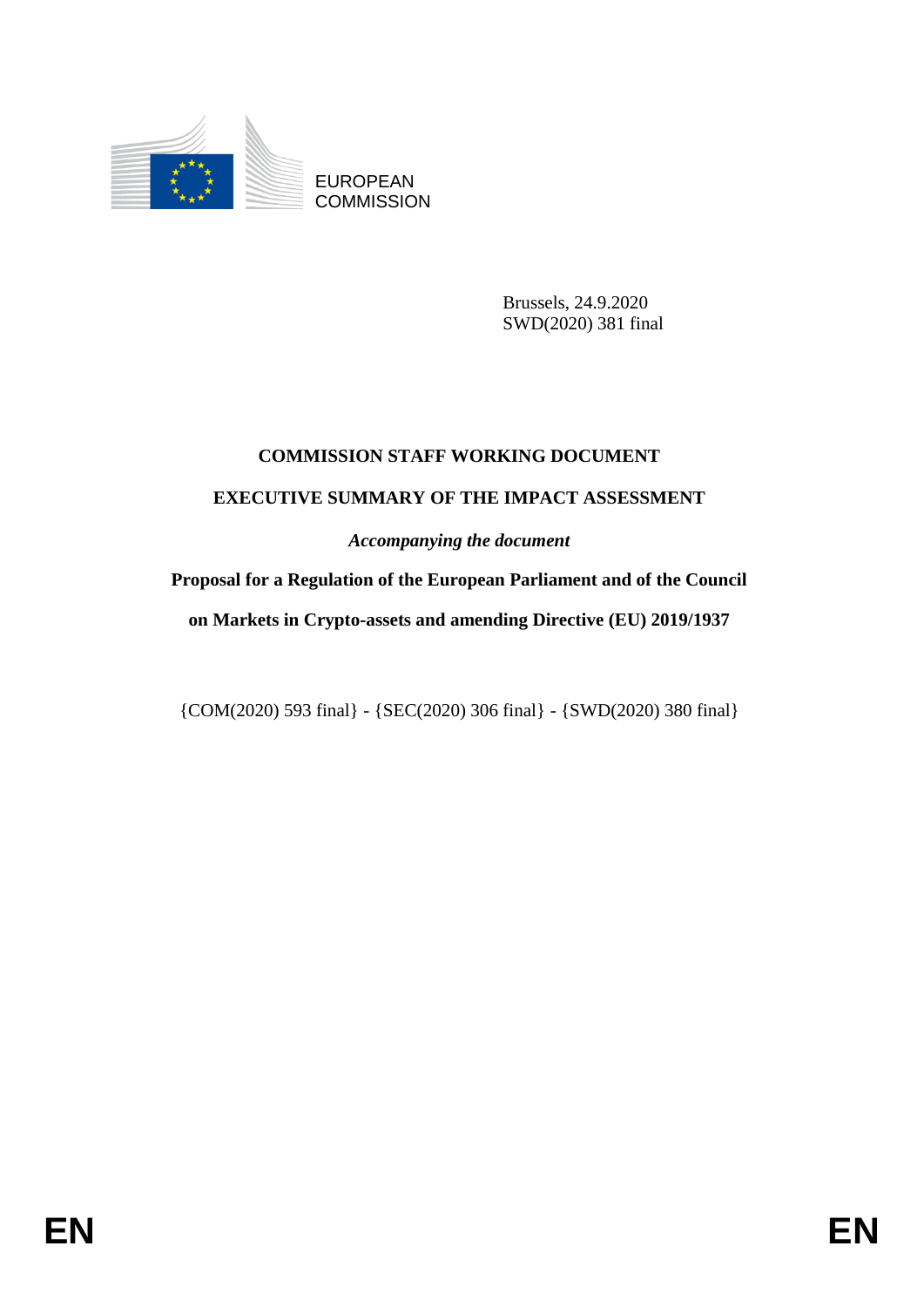# **Executive Summary Sheet**

#### Impact assessment on an EU framework on crypto-assets

### **A. Need for action**

#### **Why? What is the problem being addressed?**

Crypto-assets are a type of digital asset that depend primarily on cryptography and distributed ledger technology (DLT)<sup>1</sup>. Some crypto-assets can qualify as financial instruments under the Market in Financial Instruments [Directive](https://eur-lex.europa.eu/legal-content/EN/TXT/?uri=CELEX:32014L0065) – MiFID II or as 'e-money' under the [Electronic Money Directive](https://eur-lex.europa.eu/legal-content/EN/TXT/?uri=CELEX:32009L0110) – EMD2), while the majority of them fall outside the scope of existing EU financial regulation.

**Where crypto-assets are not covered by EU financial regulation,** the absence of applicable rules to services related to such assets (such as exchanges, trading platforms, custodial wallet providers) leaves consumers and investors exposed to substantial risks. There are also substantial market integrity risks (e.g. market manipulation) in the secondary market of crypto-assets. Some Member States have put in place bespoke rules at national level for all – or a subset of – crypto-assets that fall outside current EU regulation. This leads to regulatory fragmentation, which distorts competition in the Single Market, makes it more difficult for crypto-asset service providers to scale up their activities cross-border and gives rise to regulatory arbitrage. While the cryptoasset market remains modest in size and does not currently pose a threat to financial stability, daily trading volumes have been steadily increasing. So-called *'stablecoins'* (a subset of crypto-assets that have features to stabilise their price) can raise additional challenges if they are widely adopted by consumers (e.g. financial stability and monetary sovereignty). To avoid regulatory arbitrage and ensure adequate protection for consumers, the regulatory treatment of these 'stablecoins' should depend on their specific design. In the absence of an EU framework for crypto-assets, the lack of users' confidence in crypto-assets will hinder the development of this market, leading to missed opportunities in terms of fast, cheap and efficient payment instruments or new funding sources for EU companies.

**Where crypto-assets are covered by EU financial services legislation**, there is a lack of legal certainty on how to apply existing EU financial regulation (e.g. the [Prospectus Regulation,](https://eur-lex.europa.eu/legal-content/EN/TXT/?uri=CELEX%3A32017R1129) [MIFID II](https://eur-lex.europa.eu/legal-content/EN/TXT/?uri=CELEX:32014L0065) and the Central Security [Depositary Regulation\)](https://eur-lex.europa.eu/legal-content/EN/TXT/?uri=CELEX:32014R0909). This situation leads to only sporadic security token issuances in the primary market, and limits the potential use of DLT in financial markets, as demonstrated by a lack of DLT-based market infrastructures (such as trading venues or central security depositaries) enabling the trading of security tokens and the settlement of transactions.

#### **What is this initiative expected to achieve?**

1

The overall objective of the initiative is to provide clarity as regards the applicability of the EU financial regulation to crypto-assets (and related activities). The initiative should support innovation and fair competition by creating a framework for the issuance, and provision of services related to crypto-assets. It should ensure a high level of consumer and investor protection and market integrity in the crypto-asset markets. It should address financial stability and monetary policy risks that could arise from a wide use of crypto-assets and DLT-based solutions in financial markets.

#### **What is the value added of action at the EU level?**

For crypto-assets not covered by EU financial regulation, action at EU level would lay the foundation on which a larger cross-border market for crypto-asset issuers and service providers could develop, thereby reaping the full benefits of the Single Market. It would significantly reduce the complexity and the financial and administrative burdens for all stakeholders. Harmonising operational requirements on crypto-asset service providers as well as the disclosure requirements on issuers could also bring clear benefits in terms of investor protection, market integrity and financial stability.

For crypto-assets covered by existing EU financial regulation, action at EU level would enhance legal clarity, thus enabling activities related to such assets to expand across the Single Market. This would address the risks created by the proliferation of guidance and interpretations at national level that lead to fragmentation of the

 $1$  DLT is a means of saving information through distributed ledger, i.e. a repeated digital copy of data available at multiple locations. DLT is built upon a cryptographic system: public keys, which are publicly known and essential for identification and private keys, which are kept secret and are used for authentication and encryption.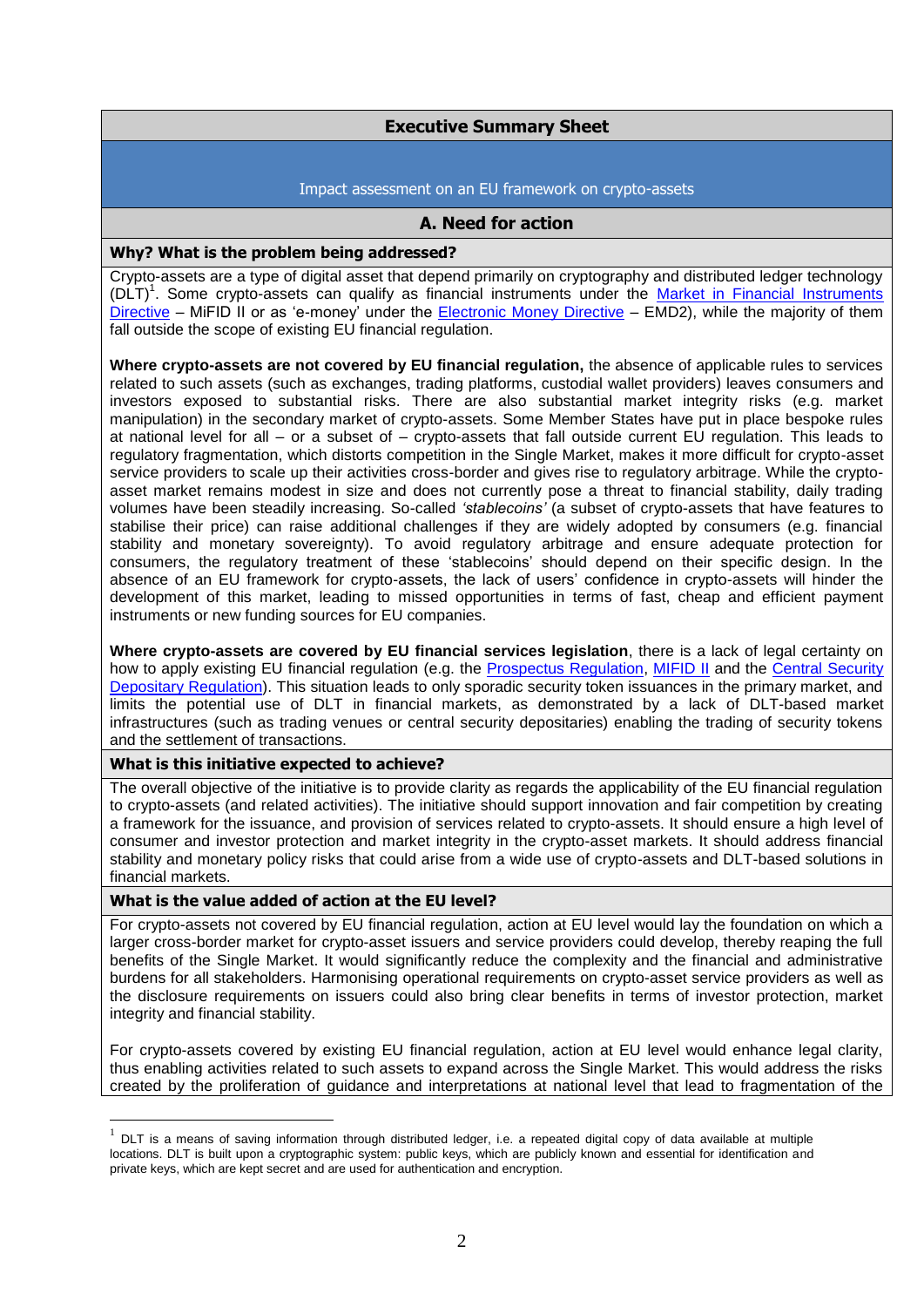internal market and distortion of competition.

# **B. Solutions**

#### **What legislative and non-legislative policy options have been considered? Is there a preferred choice or not? Why?**

For crypto-assets not covered by EU financial regulation, two options have been assessed: an EU opt-in regime and a fully harmonised regime for crypto-asset issuers and service providers that would benefit from an EU passport to expand their activities cross-border. While the first option could be less burdensome for small issuers and service providers that can decide not to opt-in, the second option would ensure a higher level of legal certainty, investor protection, market integrity and financial stability and would reduce market fragmentation across the Single Market. Therefore, the second option is the preferred option.

For crypto-assets that qualify as MiFID II financial instruments (i.e. security tokens), three options have been considered: 1) non-legislative measures; providing guidance on whether and how existing legislation applies to crypto-assets; 2) targeted legislative changes removing provisions acting as a barrier to the issuance, trading and post-trading of security tokens and the use of DLT-based solutions; and 3) a pilot regime (for a three-year period) creating a new DLT market infrastructure allowing for the trading and/or settlement of security tokens. While soft-law measures would assist in clarifying the application of EU law to security tokens and related activities, they cannot remove legal obstacles embedded in existing legislation. Targeted legislative adjustments provide legal certainty and remove legal hurdles but would be applied only in limited areas that have been identified in recent assessments. While the third option can provide a clear experimental framework for the trading and/or settlement of security tokens, its benefits could disappear if the experimental regime is not extended after the three-year period. As these options complement each other, the preferred approach would be to proceed cautiously by way of a combination of the three options. This would be consistent with the need for a gradual regulatory approach in the context of a nascent market and the vast difference between fully permissionless and persmissioned networks where some control is centralised.

For 'stablecoins', Commission services envisaged three options: 1) bespoke legislative measures on 'stablecoin' issuers; 2) regulating 'stablecoins' under EMD2, as some 'stablecoins' are close to the e-money definition and are used as payment instruments; 3) measures aimed at limiting issuances and services related to 'stablecoins' in the EU (except if they comply with existing frameworks). By following a strict risk-based approach, the first option would address vulnerabilities to financial stability, while supporting innovation. By contrast, the second and third options might not adequately address significant risks to consumer protection (for example those raised by wallet providers). Furthermore, option 3 could leave some financial stability risks unaddressed, if EU consumers widely use 'stablecoins' issued in third countries. Therefore, the preferred option as regards 'stablecoins' is a combination of option 1 and 2.

#### **Who supports which option?**

For crypto-assets that are not covered by EU financial regulation, a large majority of the respondents (68%) to the Commission's public consultation held the view that an EU bespoke regime for crypto-assets would enable a sustainable crypto-asset ecosystem in the EU. For crypto-assets that qualify as financial instruments, a large majority of respondents underlined the need for a common EU approach when a crypto-asset qualifies as a financial instrument. The majority of respondents also favoured a gradual regulatory approach, first providing legal clarity as regards the use of permissioned DLT (i.e. only allowing registered members) in the trading and post-trading areas rather than accommodating permissionless networks (in which any entity could participate without registration) as these DLTs are still at an early stage of development. On the issue of 'stablecoins' and 'global stablecoins', the majority of respondents were in favour of imposing several requirements on the issuers and/or managers of the reserve. A minority of stakeholders considered an extension of EMD2 to be the most appropriate regulatory approach.

# **C. Impacts of the preferred option**

# **What are the benefits of the preferred options?**

First, the measures would allow crypto-assets to develop, as fast and cheap means of payment able to compete, especially for cross-border transactions, with existing payment instruments. Cost savings would be particularly important in the remittances area. Based on estimates, these could range from €220 to 570 million per year. This will also contribute to enhancing financial inclusion within the EU. Second, the framework will also enable the take-up of crypto-asset and security token issuances by EU corporates in the EU, as a complementary financing tool for EU corporates, including SMEs. Third, creating a bespoke regime for crypto-assets that are not financial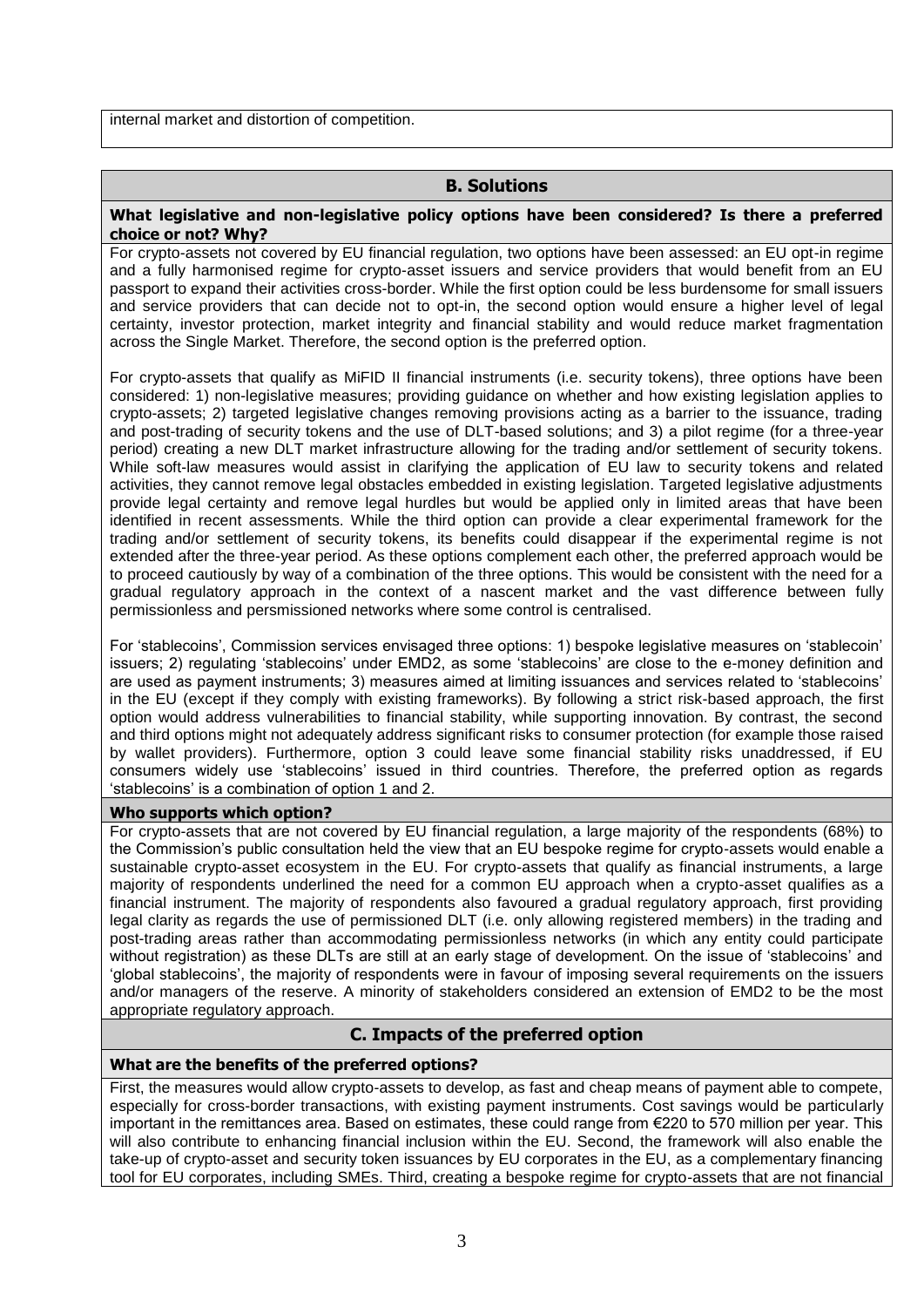instruments, would extend consumer protection rules to these and ensure market integrity and stability. The preferred options will therefore contribute to the objectives of the Capital Markets Union, by diversifying the sources of financing of EU companies away from bank lending. It is not possible to estimate the overall additional funding made available through crypto-asset issuances as this depends on various external factors (such as issuers' need for funding, current market sentiment and competitive reaction of other funding channels). However, the funding costs for crypto-asset issuances are expected to be 20-40% lower than for a comparably sized initial public offering of traditional securities. Third, the preferred option should have a positive impact on the trading and post-trading of security tokens, by providing legal clarity on how existing legislation apply, removing regulatory obstacles and creating a dedicated framework on DLT market infrastructures. Potential efficiency gains due to a wide use of DLT and security tokens in EU cash equity markets have been estimated at €540 million per year. However, beyond regulatory issues, the full deployment of security tokens and DLT in the entire trading and post-trading chain will also depend on the resolution of technological issues (such as scalability and interoperability of different DLT networks). Therefore, the envisaged measures will only form a stepping-stone to reaping these efficiency gains in the medium to long run by facilitating innovation and enabling a gradual EU standard setting process.

# **What are the costs of the preferred option (if any, otherwise main ones)?**

The preferred options will impose compliance costs on 'stablecoin' issuers as well as providers of services related to crypto-assets that currently fall outside EU financial regulation. The application of the envisaged new regime for currently unregulated crypto-assets service provider is expected to give rise to one-off compliance costs between  $\epsilon$ 2.8 – 16.5 million and on-going compliance costs between  $\epsilon$ 2.2 – 24 million, depending on the number of entities seeking an authorisation. Legal clarifications and the launch of the pilot regime for security tokens will imply only small compliance costs for trading venues opting to list these tokens. The authorisation and ongoing compliance costs for new DLT market infrastructure operators is expected to lie in a similar range as for MiFID II-authorised multilateral trading facilities. Additional costs falling on issuers of global stablecoins could not be estimated given that no such tokens exist in the market today. Issuers of crypto-assets that are outside the current regulatory perimeter will have to publish an information document. The overall costs (including legal fees) are estimated to range between  $\epsilon$ 35.000 – 75.000 per issuance, including potential legal and other costs.

# **How will businesses, SMEs and micro-enterprises be affected?**

The preferred options should have an overall positive impact on SMEs. They should increase non-bank funding sources for SMEs, through the development of initial coin offerings (ICOs) and securities token offerings (STOs). ICOs can offer an opportunity for start-ups to raise substantial amounts of funding at an early stage of development, with potential cost savings compared to IPOs., The funding costs of crypto-assets under the regime should be 20-40% lower than those of initial public offerings of similar size. The preferred option would also impose some compliance costs on SME issuer of crypto-assets that can be estimated at around €35,000 per issuance.

# **Will there be significant impacts on national budgets and administrations?**

The preferred options would impose some supervisory costs on National Competent Authorities (NCAs) of Member States. This supervision of crypto-asset issuers and service providers subject to the new requirements would entail one-off costs estimated at around €140,000 and ongoing costs estimated to range between 350,000 and 500,000 per year. The new DLT market infrastructure would also impose costs on NCAs estimated at between €150,000 and 250,000 per year. The costs involved for the supervision of 'stablecoin' issuers are difficult to estimate at this stage, as they will depend on the business models at stake. The fees levied on supervised entities by the NCAs will partially offset these costs.

# **Will there be other significant impacts?**

The preferred options would foster EU competitiveness, by enabling new market entrants to develop DLT-based market infrastructures for the trading and/or settlement of security tokens competing with the legacy infrastructures in the medium to long term. The pilot regime on DLT market infrastructure will also allow EU market participants to compete with entities established in third countries that have put in place favourable regime for the take-up of DLT. The preferred option should limit the negative impact on the environment. The traditional financial sector mainly use permission-based DLT that consume less energy. Furthermore, some permissionless DLT used for some crypto-asset issuances are planning to shift to different consensus mechanisms (that allow for the validation of transaction on DLT) that require substantially less energy.

# **D. Follow up**